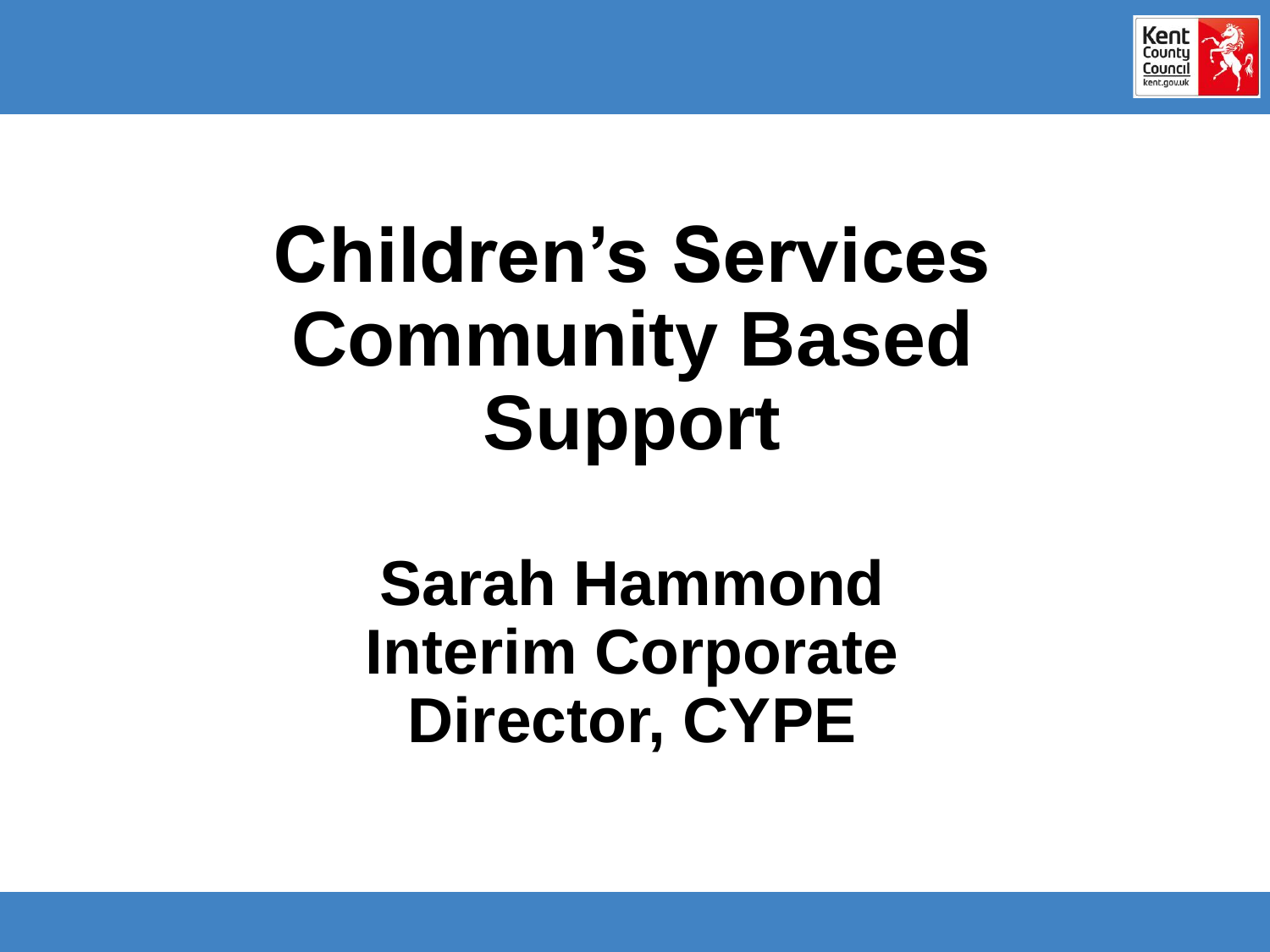

# Ashford Hotel

- Weekly parent and child sessions to families arriving and settling in the Ashford hotel offered within the hotel since November 2021
- Community based advice, guidance and support offered within the groups

#### Canterbury Abbots Barton Hotel

- Support was led by Canterbury City Council
- Open Access groups and young people's groups delivered weekly for parents and young children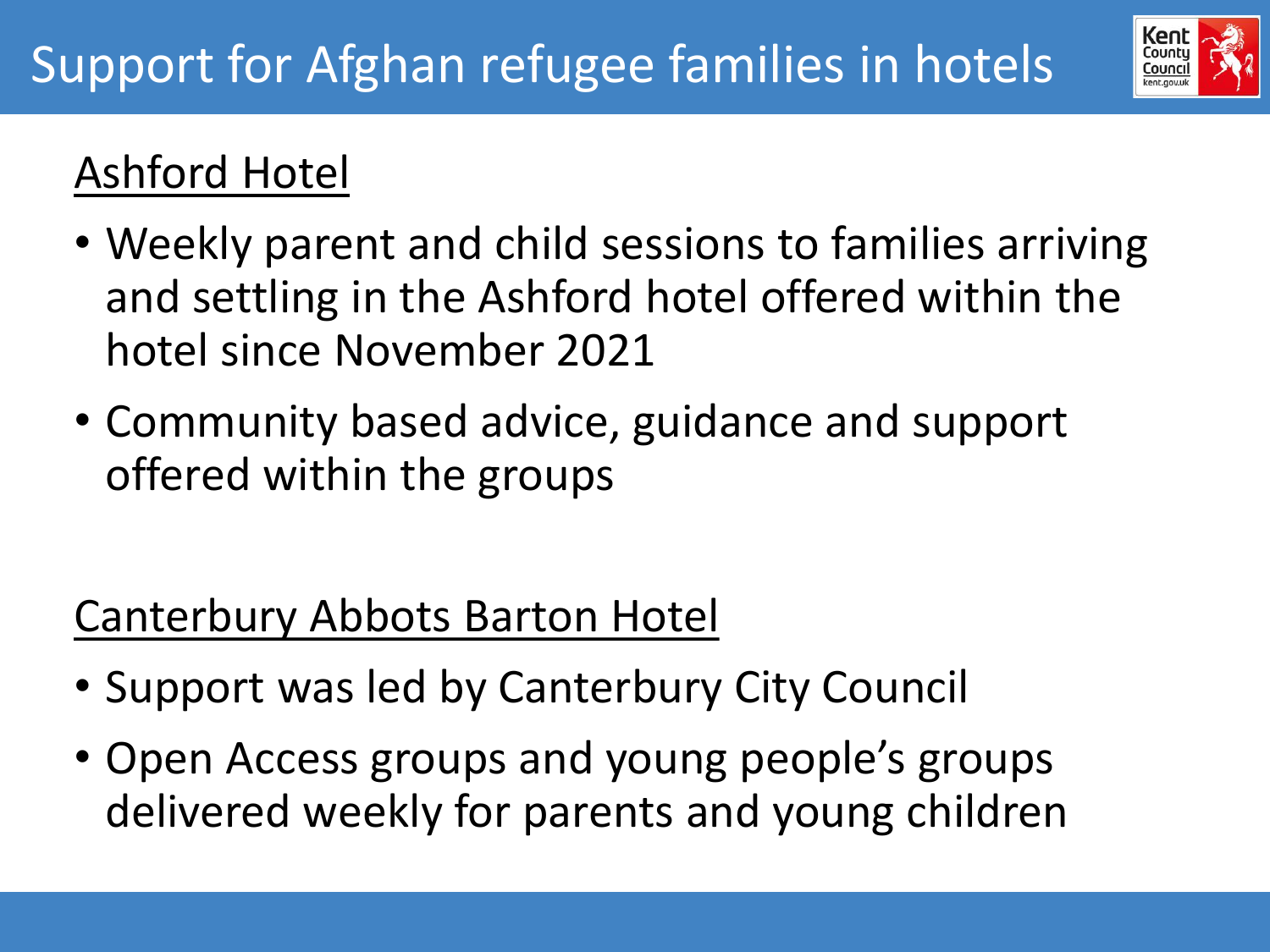

#### Canterbury Holiday Inn Hotel

• Open Access teams worked closely with Migrant Help, DWP and Health to offer multiagency, coordinated wrap-around support daily, moving to weekly once emergency needs for practical provisions such as clothes, toys, books, crafts and toiletries were met

Bespoke groups are also delivered with the local Children's Centre as this provides a better quality of activity based support than within the hotel grounds

Group based support to continue to respond to needs identified

Support for these families is managed within the existing services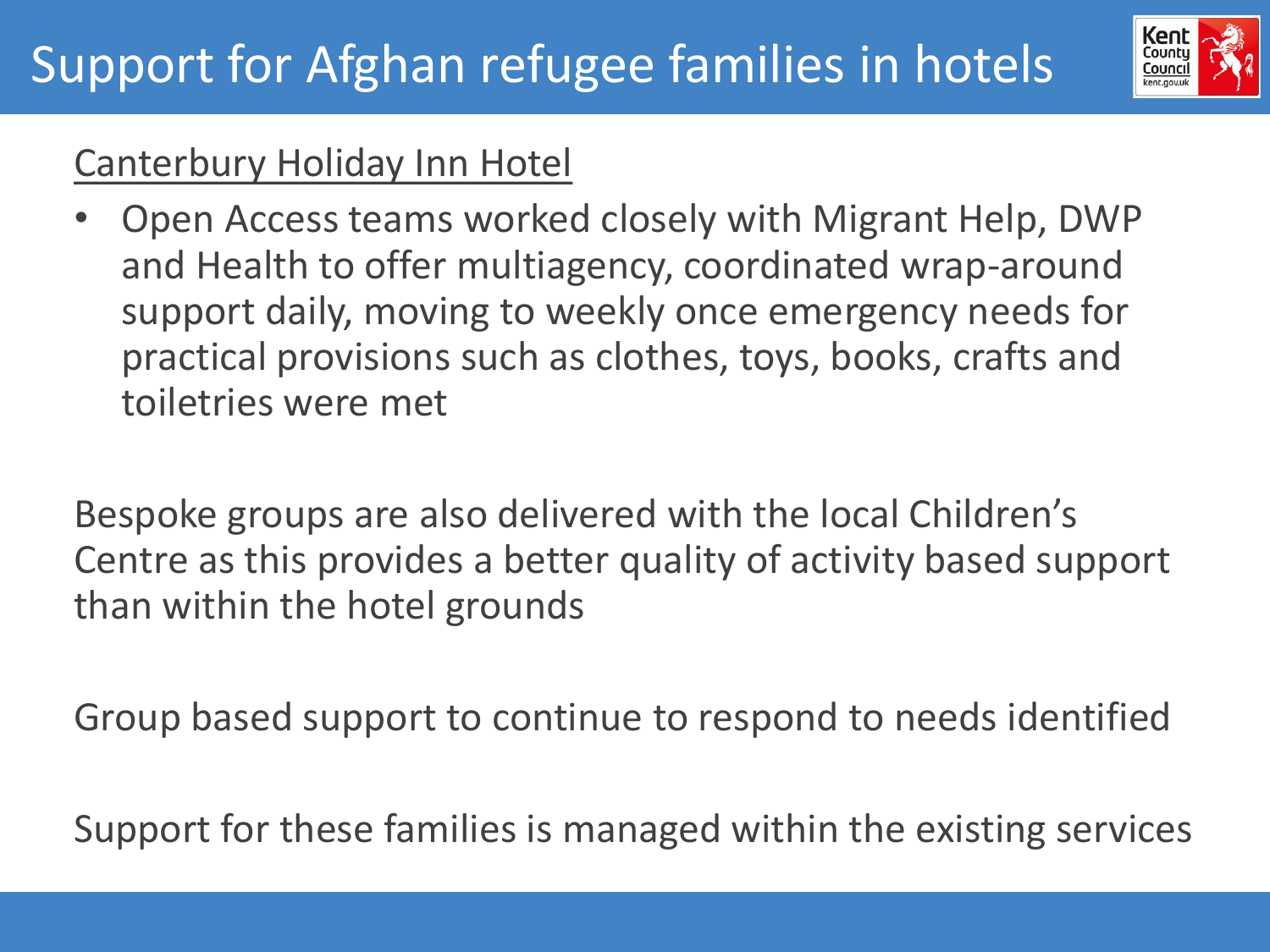# Education for Afghan families in bridging hotels



- Canterbury is home to c90 children and young people in bridging hotels, Ashford c76.The bulk of the families arrived in September 2021. Additional families have moved into the hotels since that point, with few moving out.
- All pupils have been offered school paces/ post 16 places or, where they have recently moved into a hotel, places are being arranged. The has been through the support of local schools and colleges.
- Due to the location of the bridging hotels, transport has had to be arranged for the majority of families.
- In Ashford, where places in certain primary and secondary year groups are tight, Fair Access Protocols have been applied with the support of school leaders (as has been the case for Ukrainian children/young people). This has led to schools going over PAN or breaching infant class size regulations.
- Offering Early Years provision has been a little more challenging due to the location of the hotels. Hover provision have been organised at the hotels with the support of Children's Centre staff. We will need to continue to develop this offer.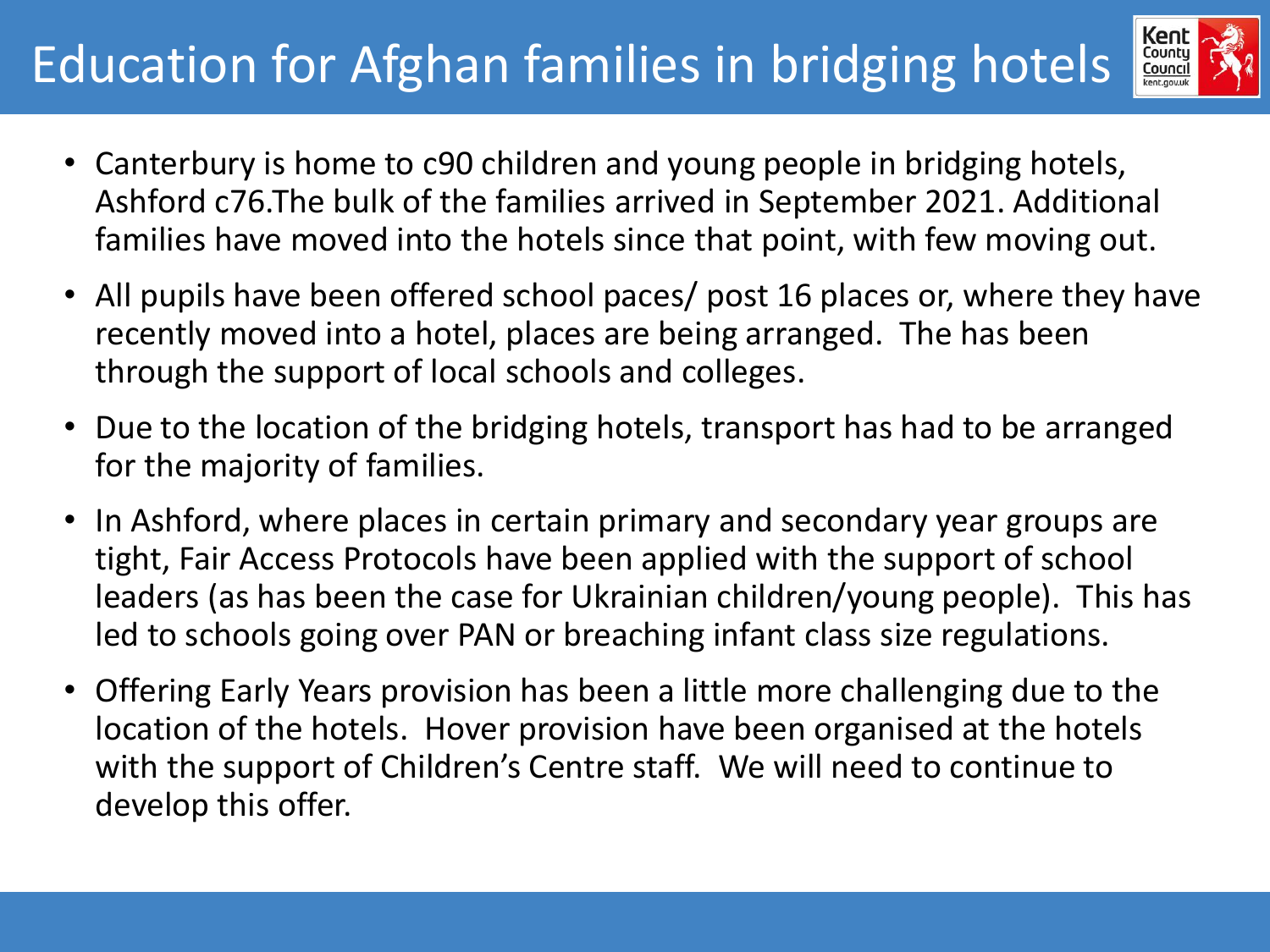

The funding for the Afghan families was given as a lump sum:

- 1<sup>st</sup> September 2021- 30 November 2021: £189,515
- 01 December 2021- 31 March 2022: £219,980.00

Funding was only announced to the end of the financial year.

Funding for 2022-23 has not been confirmed yet but is anticipated.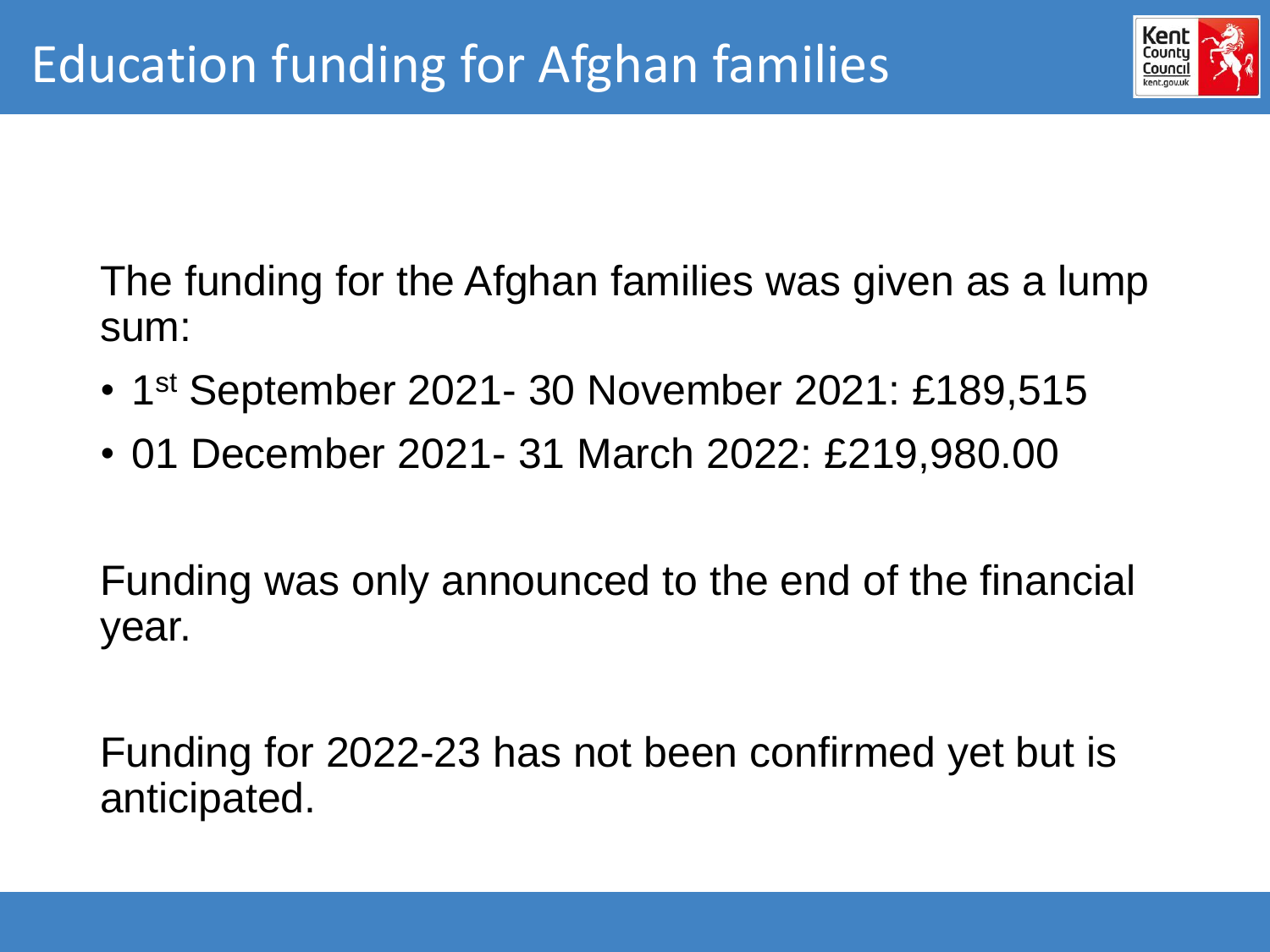# Case Study: The John Wallis Academy



- 15 Afghan families with 50 primary and secondary school aged children/young people moved into the bridging hotel in Ashford in September 2021.
- As this was expected to be a short stay, The John Wallis Academy offered education support immediately, through a mixture of online work and sessions at the Academy. This included:
	- Physical Activities (Sports/Games etc.)
	- Adventure/Challenge (Orienteering, team games etc.)
	- Creative Activities (Art/Music/Drama etc.)

Staff and pupils volunteered to lead these sessions.

Once it was clear that the families would be in the hotels for more than a few weeks, the Academy formally took all the pupils on role as they had capacity. This enabled families to stay together.

The funding available from the DfE via KCC has been used initiatively, not only to fund additional support staff and translation support but also to create smaller break out/intervention pods to offer bespoke support for the pupils.

The pupils are fully integrated into school life.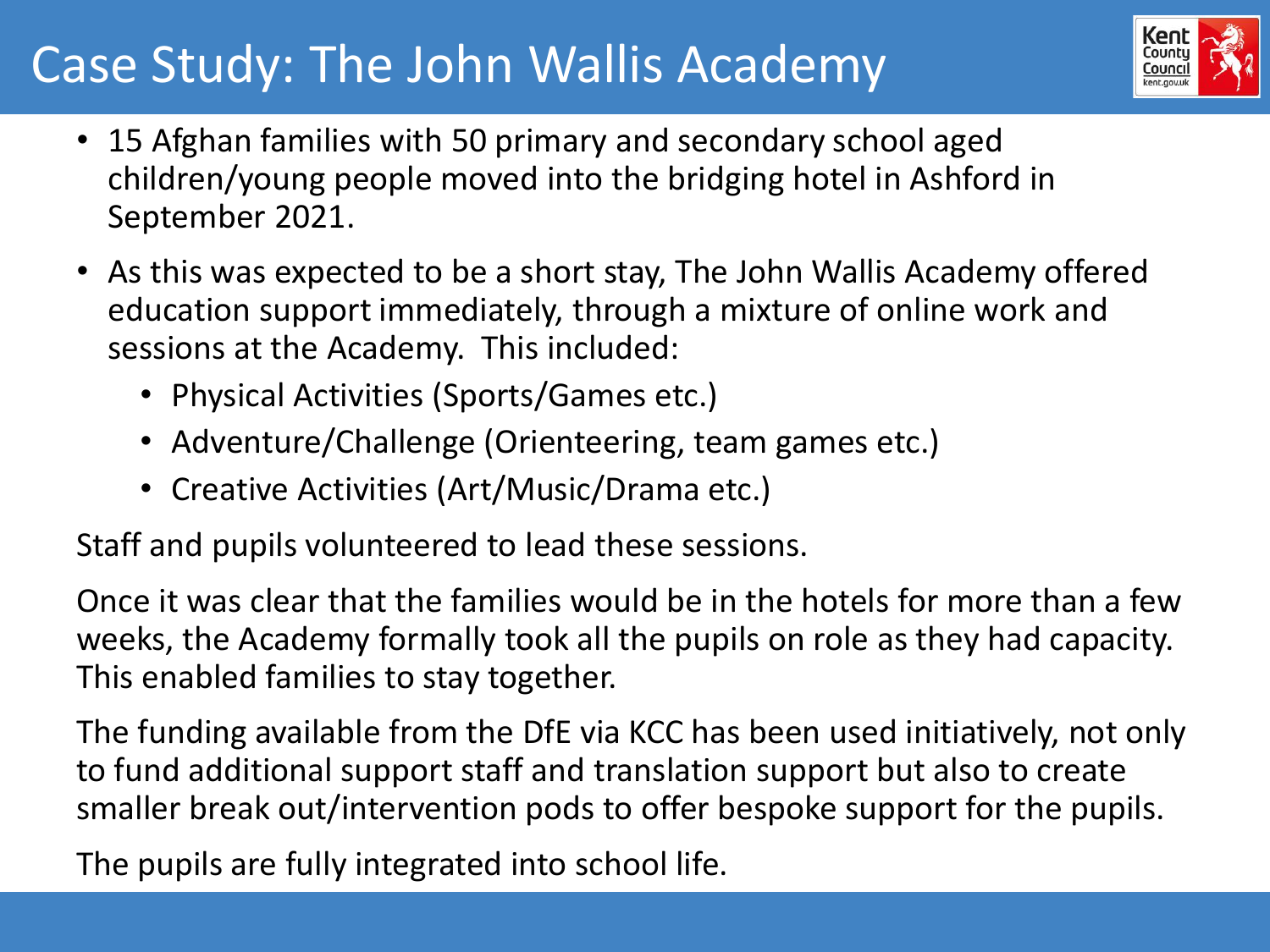# Case Study: Parkside Community PS, Canterbury



- First cohort of Afghan pupils arrived in October 2021 and went straight into classes
- There was a focus on making them feel welcome.
- Fun, bespoke language work and games were introduced to help to 'tune' pupils into English.
- Close liaison with school staff to address any worries that the pupils/families may have. This included liaising with Canteen staff.
- Teaching resources shared in addition to general strong teaching strategies.
- Afghan parents invited to watch the nativity that their pupils were engaged in.
- Strong liaison with the hotel built up good rapport with parents
- Parents evening organised at the school with an interpreter present.
- Second cohort of pupils arrived in February 2022, at which point most of the early cohort were speaking in sentences. They were used as a welcoming committee for the second co-hort.
- The third cohort arrived a few weeks ago and have joined a happy established community of Afghan refugee pupils at Parkside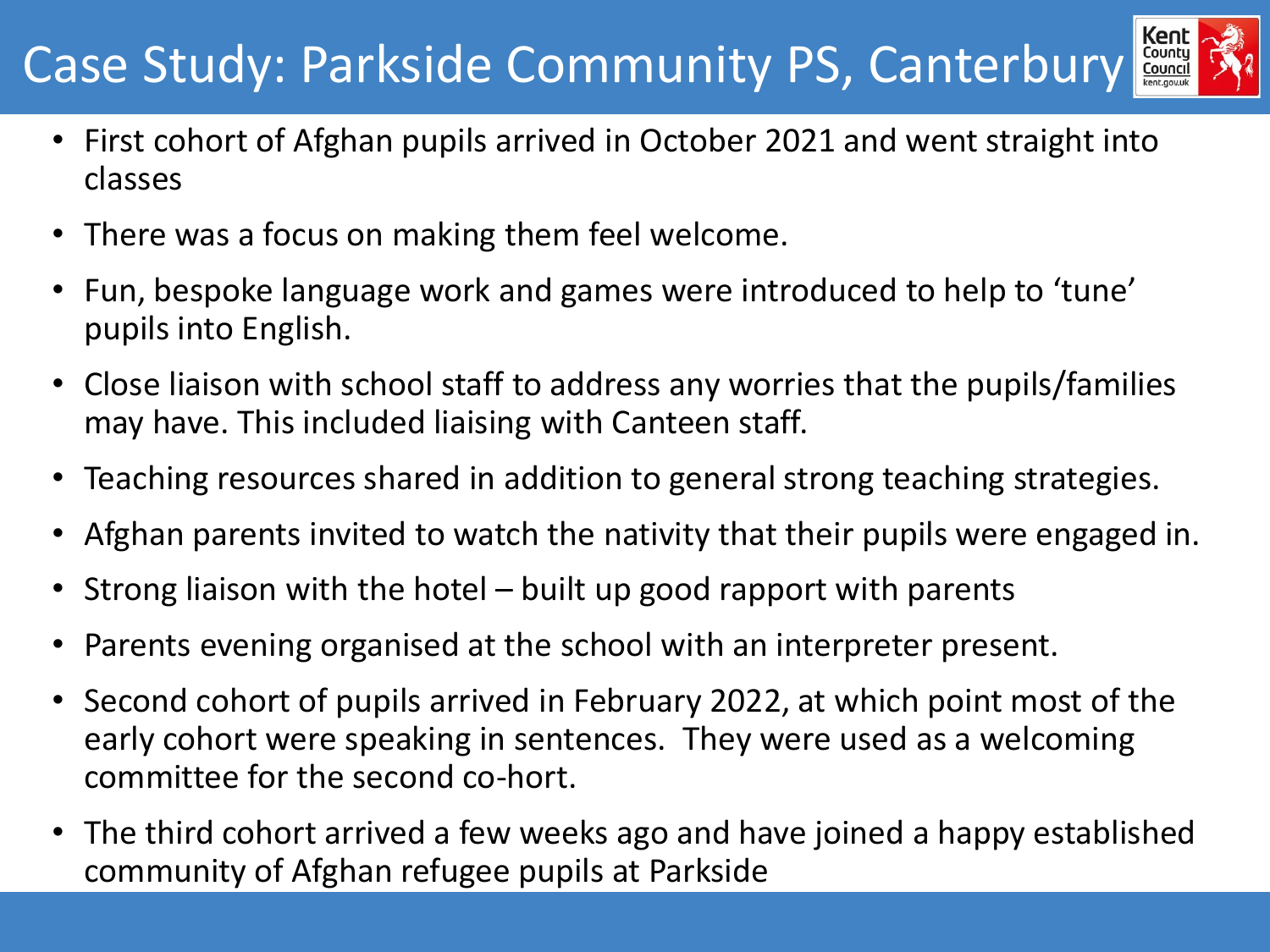

# **Unaccompanied Asylum Seeking Children (UASC) in Kent**

# **Reception and Safe Care Service**

# **Louise Fisher Assistant Director, Front Door**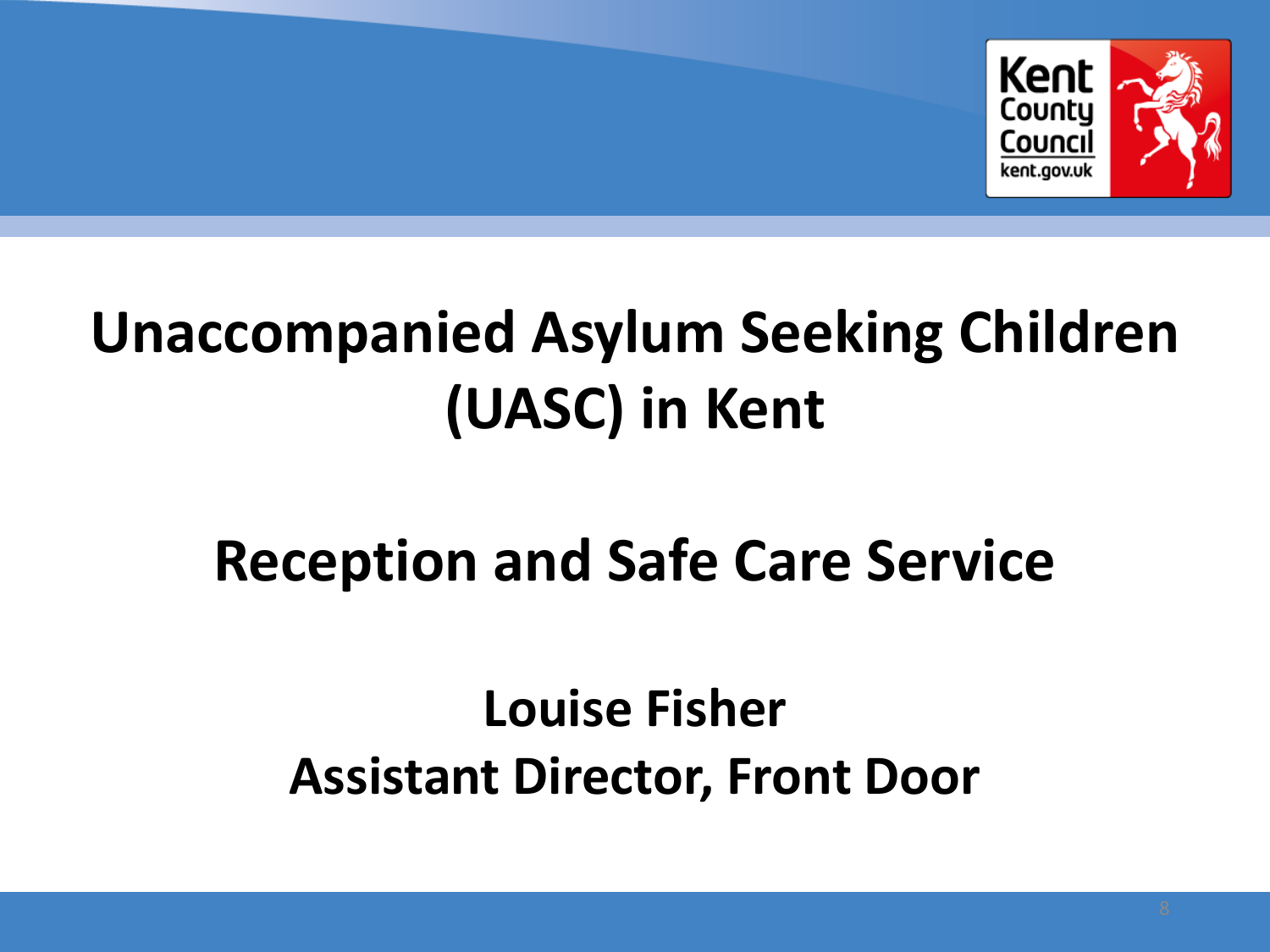#### Context



- ➢ **July 2016** National Transfer Scheme (NTS) launched
- ➢ **March 2018** KCC withdraws from NTS
- ➢ **June 2020** KCC returns to NTS

Children, Young People and Education

- ➢ **August 2020** Despite voluntary NTS transfers it becomes unsafe for KCC to accommodate newly arrived UASC.
- ➢ **December 2020** KCC returns to accommodating UASC.
- ➢ **June 2021** Despite voluntary NTS transfers it becomes unsafe for KCC to accommodate newly arrived UASC.
- ➢ **September 2021** KCC returns to accommodating UASC. Protocol between KCC, Home Office and DfE agreed, resulting in the setting up of a Reception and Safe Care Service, designed to accommodate an additional 120 young people with a 10 day working timescale for NTS transfers.
- ➢ **December 2021** Government makes the NTS mandatory for all UK local authorities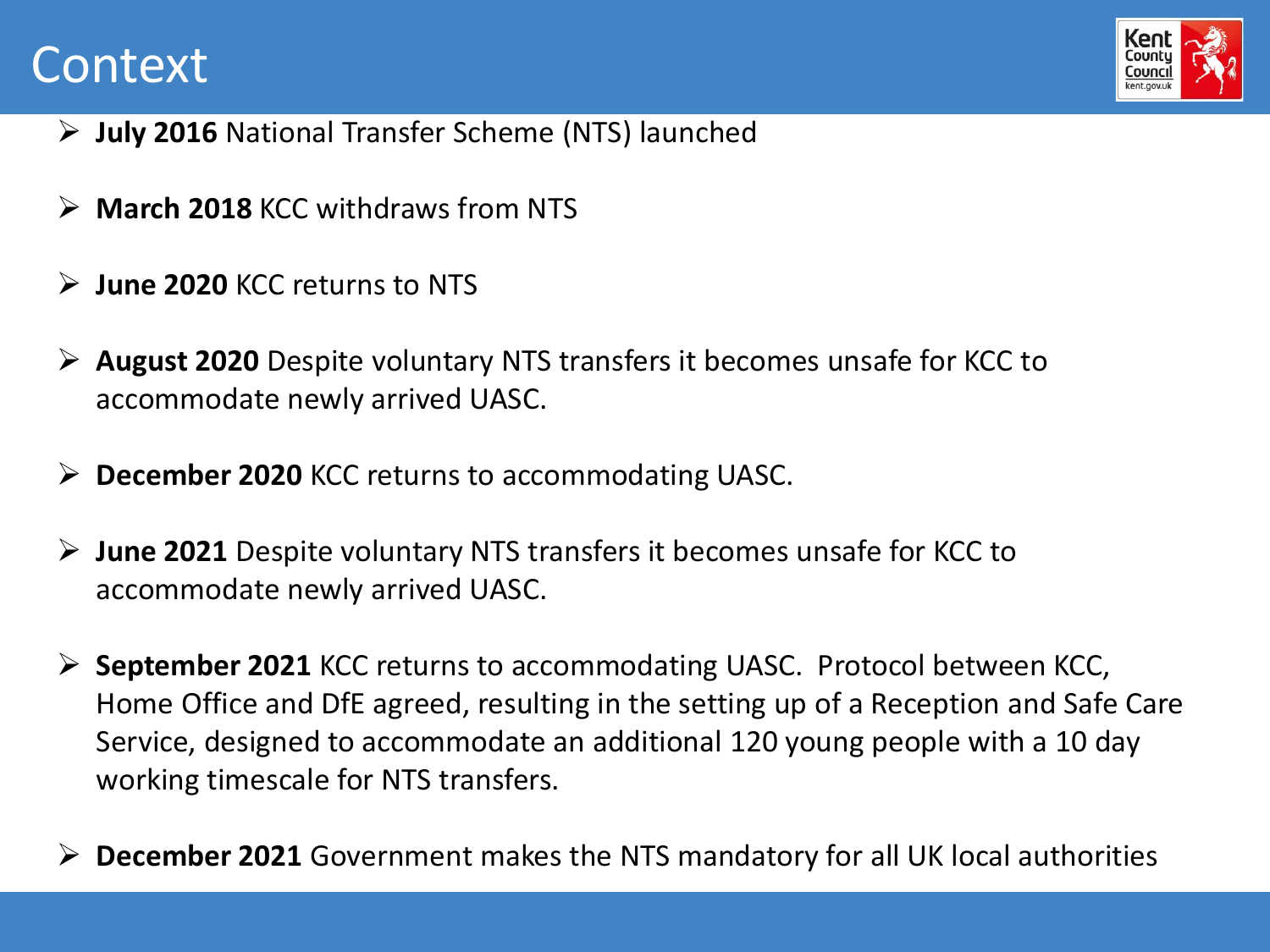

➢Predominantly 15-17 year old males

➢Afghan, Iranian, Iraqi, Eritrean and Sudanese nationals

➢As many Afghans as these other nationalities combined, with marked increase in arrivals since the return of Taliban rule in Afghanistan in August 2021

➢25% under 16; 75% 16+

➢Increase in female UASC in 2022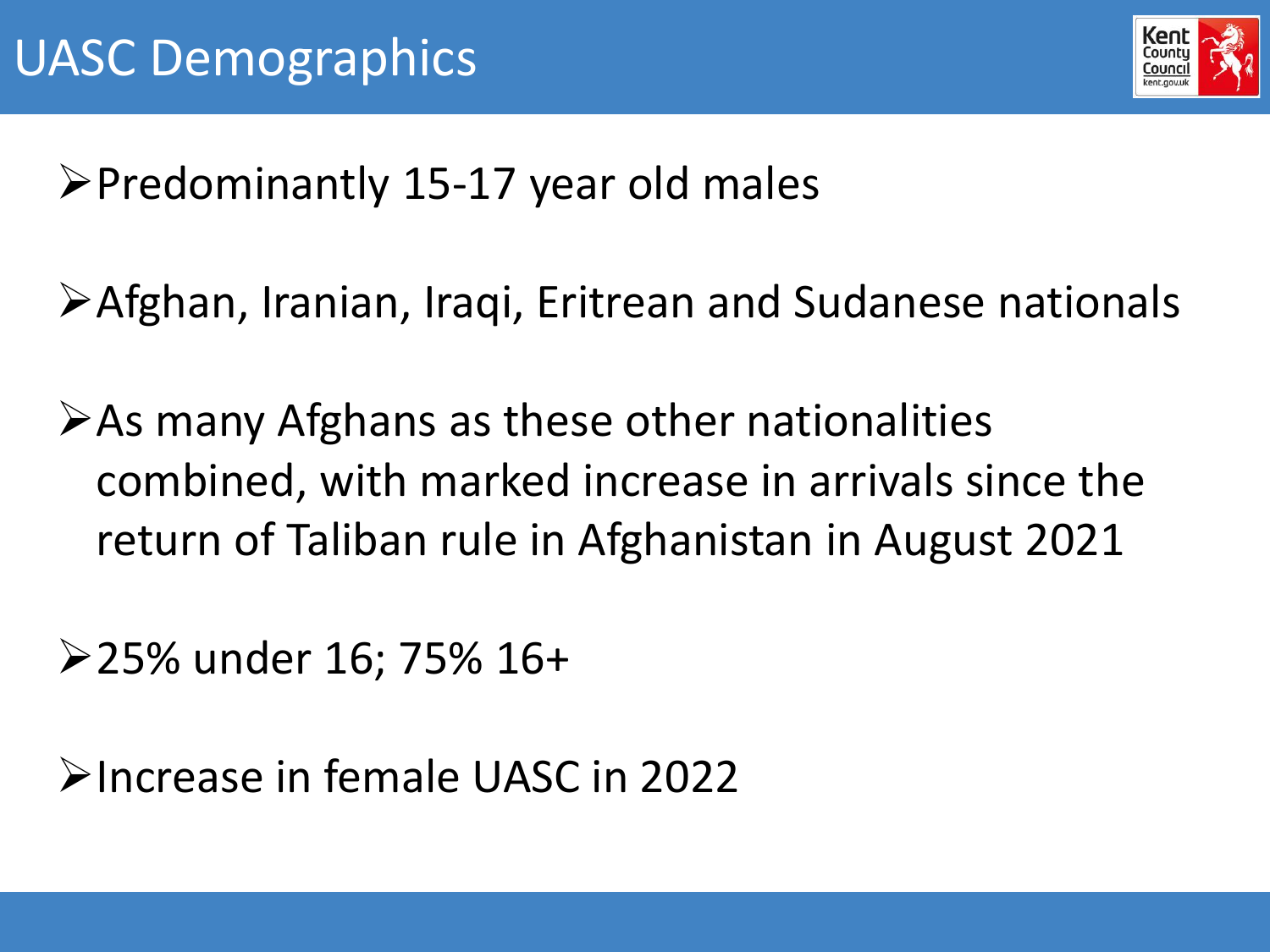# Intake since September 2021



|                  | 2015 | 2016 | 2017 | 2018 | 2019 | 2020         | 2021 | 2022       |
|------------------|------|------|------|------|------|--------------|------|------------|
| <b>January</b>   | 31   | 36   | 16   | 17   | 10   | 13           | 16   | 107        |
| <b>February</b>  | 15   | 28   | 11   | 8    | 11   | 39           | 15   | 92         |
| <b>March</b>     | 31   | 34   | 23   | 7    | 29   | 35           | 59   | 132        |
| <b>April</b>     | 16   | 48   | 12   | 3    | 15   | 38           | 38   | 106        |
| <b>May</b>       | 41   | 30   | 12   | 6    | 18   | 64           | 115  | <b>158</b> |
| <b>June</b>      | 105  | 32   | 27   | 20   | 26   | 85           | 63   | $47*$      |
| July             | 178  | 49   | 14   | 19   | 43   | 68           | 6    |            |
| <b>August</b>    | 127  | 42   | 25   | 17   | 44   | 97           | 9    |            |
| <b>September</b> | 102  | 43   | 16   | 12   | 24   |              | 90   |            |
| <b>October</b>   | 211  | 19   | 19   | 11   | 40   |              | 96   |            |
| <b>November</b>  | 49   | 11   | 23   | 30   | 24   | $\mathbf{1}$ | 127  |            |
| <b>December</b>  | 40   | 18   | 12   | 12   | 48   | 38           | 96   |            |
| <b>TOTAL</b>     | 946  | 390  | 211  | 162  | 332  | 478          | 730  | 642        |

**\*at 15th June 2022**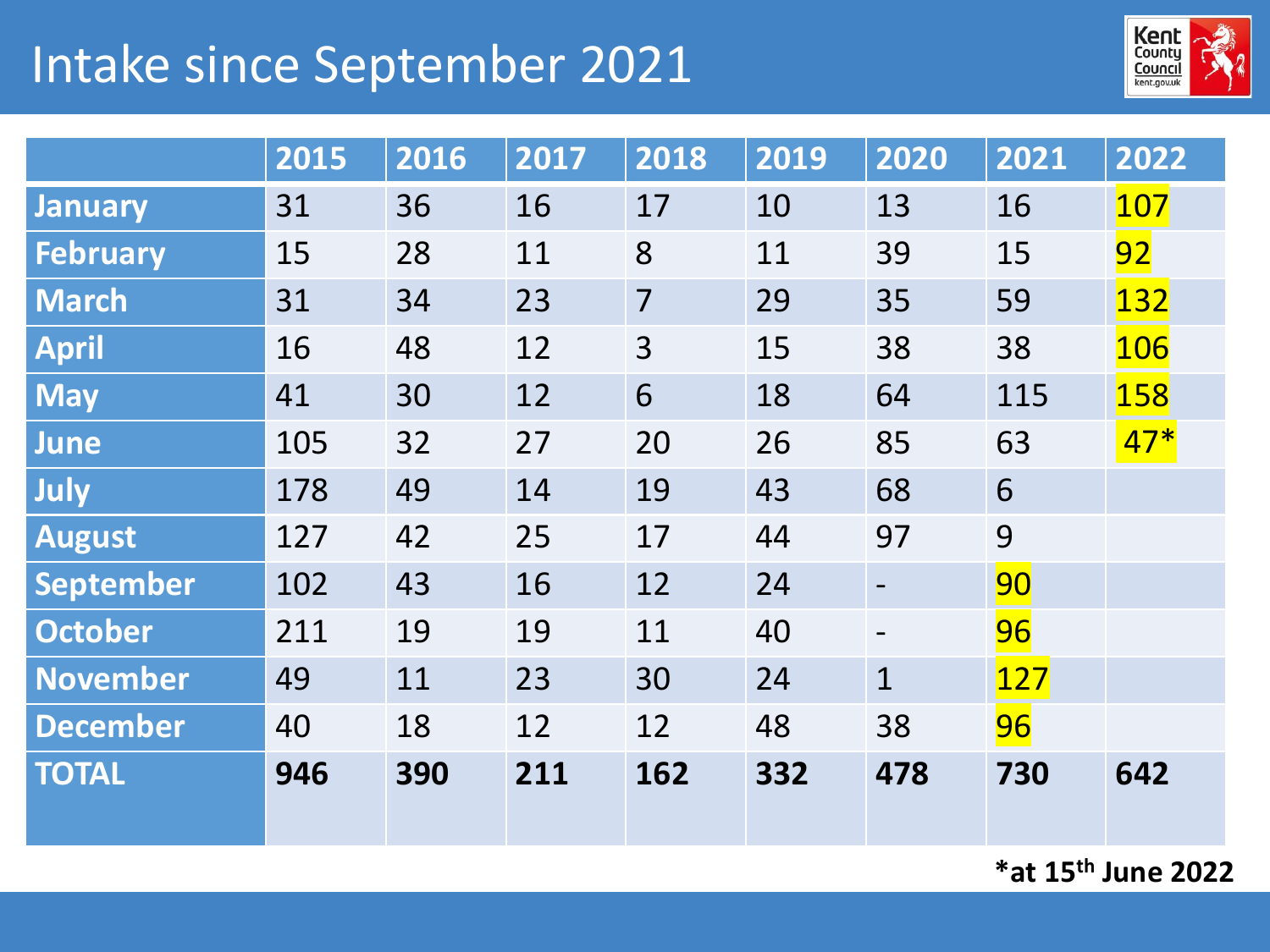### NTS transfers

Children, Young People and Education



|                  | 2020                     | 2021                                              | 2022           |
|------------------|--------------------------|---------------------------------------------------|----------------|
| January          | $\overline{\phantom{m}}$ | 14                                                | 44             |
| <b>February</b>  | $\qquad \qquad -$        | 18                                                | 77             |
| <b>March</b>     | $\overline{\phantom{a}}$ | 36                                                | 96             |
| <b>April</b>     | $\overline{\phantom{0}}$ | 14                                                | <b>98</b>      |
| <b>May</b>       | $\qquad \qquad -$        | 21                                                | <b>95</b>      |
| June             | 48                       | 50                                                | $17*$          |
| July             | 37                       | 24                                                |                |
| <b>August</b>    | 44                       | 6                                                 |                |
| <b>September</b> | 47                       | 11                                                |                |
| <b>October</b>   | 11                       | 69                                                |                |
| <b>November</b>  | $\overline{2}$           | 89                                                |                |
| <b>December</b>  | 11                       | 83                                                |                |
| <b>TOTAL</b>     | 200                      | 435<br>$\mathbf{v}$ . $\mathbf{v}$ . $\mathbf{v}$ | 427<br>$\big)$ |

**\*at 15th June 2022**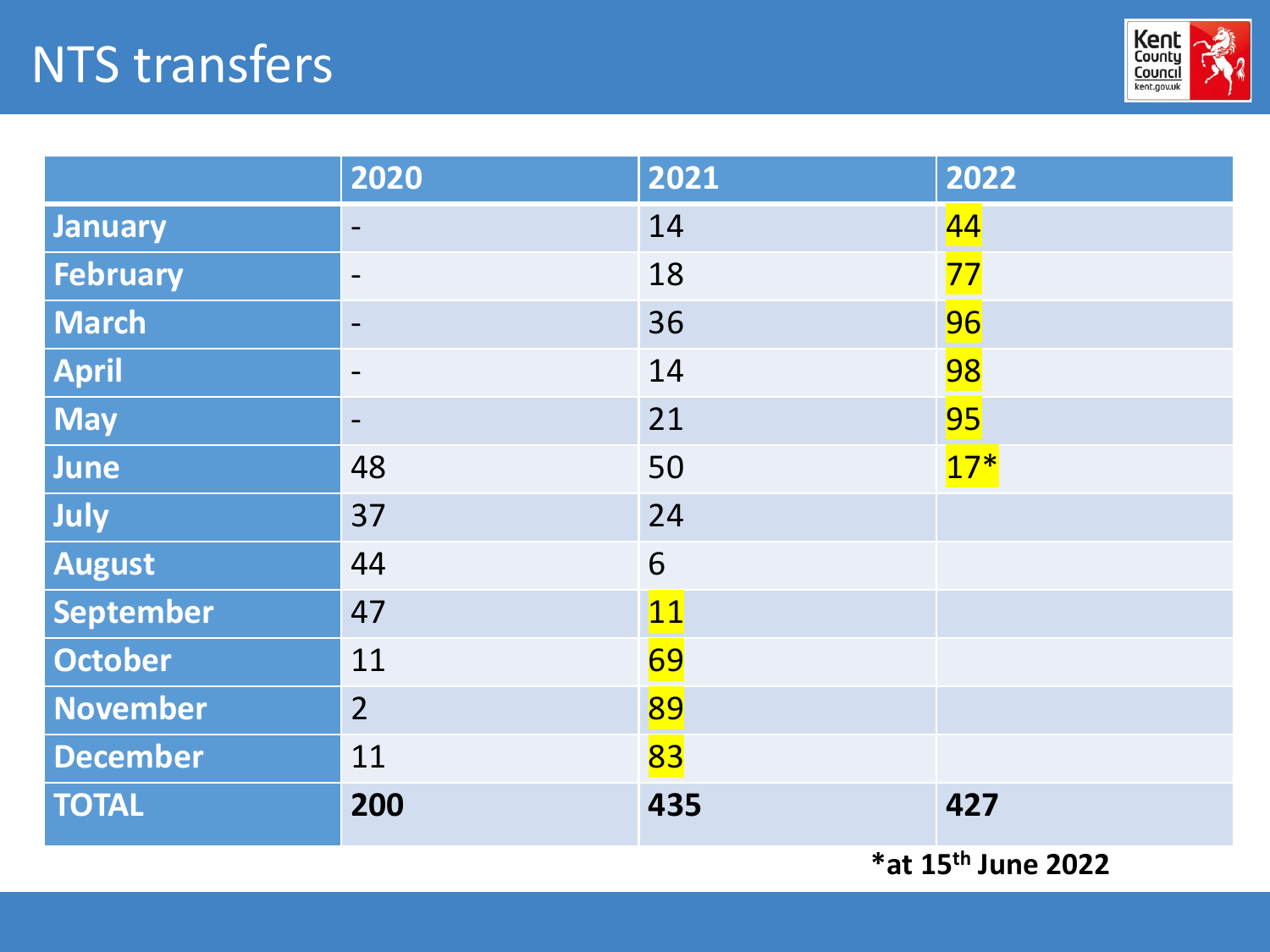### NTS transfer timescales



|                        | <b>Shortest wait</b><br>for NTS transfer<br>(working days) | <b>Longest wait</b><br>for NTS transfer<br>(working days) | <b>Average wait</b><br>for NTS transfer<br>(working days) |
|------------------------|------------------------------------------------------------|-----------------------------------------------------------|-----------------------------------------------------------|
| <b>September 2021</b>  | Less than 24 hours                                         | 86                                                        | 23                                                        |
| <b>October 2021</b>    | $\mathbf{1}$                                               | 102                                                       | 16                                                        |
| <b>November 2021</b>   | $\mathbf{1}$                                               | 78                                                        | 17                                                        |
| <b>December 2021</b>   | Less than 24 hours                                         | 77                                                        | 18                                                        |
| <b>January 2022</b>    | Less than 24 hours                                         | 32                                                        | 14                                                        |
| <b>February 2022</b>   | Less than 24 hours                                         | 94                                                        | 16                                                        |
| <b>March 2022</b>      | Less than 24 hours                                         | 71                                                        | 15                                                        |
| <b>April 2022</b>      | Less than 24 hours                                         | -54                                                       | 10                                                        |
| <b>May 2022</b>        | Less than 24 hours 34                                      |                                                           | 6                                                         |
| <b>June 2022*</b>      | $\mathbf{1}$                                               | $\overline{3}$                                            | $\overline{2}$                                            |
| <b>TOTAL (average)</b> | Less than 24 hours 63                                      |                                                           | 14                                                        |
|                        |                                                            |                                                           | *at 15 <sup>th</sup> June 2022                            |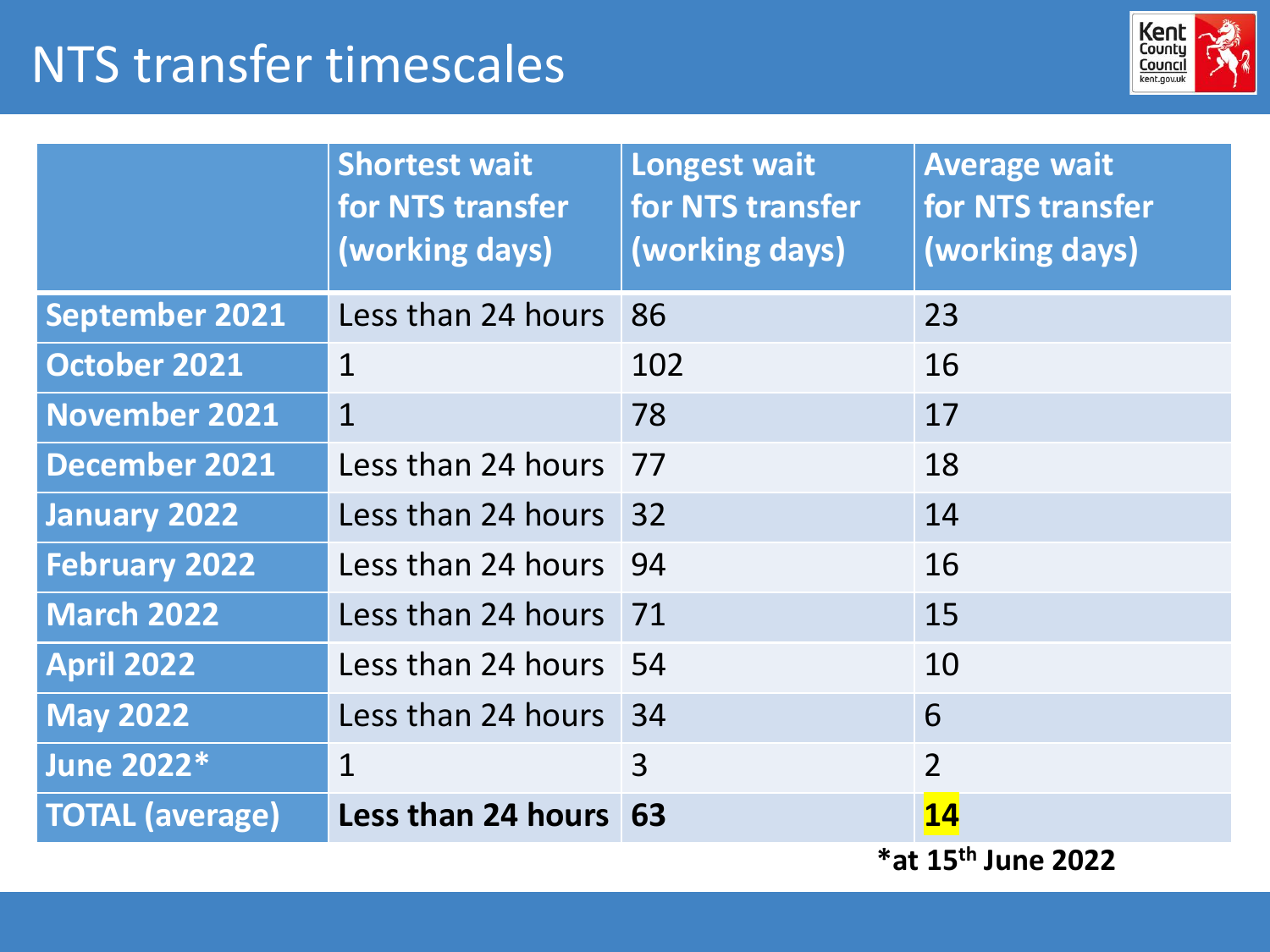# Outcomes for Children in RSCS

Children, Young People and Education



| <b>Transferred on NTS</b>                                      | 679                |
|----------------------------------------------------------------|--------------------|
| <b>Awaiting NTS transfer</b>                                   | 95                 |
| <b>Remaining in Kent</b>                                       | 166                |
| <b>Turned 18 in under 13 weeks</b>                             | 16                 |
| <b>Family reunification</b>                                    | 21                 |
| <b>Age dispute preventing NTS transfer</b>                     | 5                  |
| <b>Missing before NTS transfer</b>                             | 29                 |
| <b>Referral withdrawn by Home Office</b>                       | 35                 |
| Referrals received in September 2021 before protocol<br>agreed | 5                  |
| <b>TOTAL</b>                                                   | 1051*              |
|                                                                | *at 15th June 2022 |